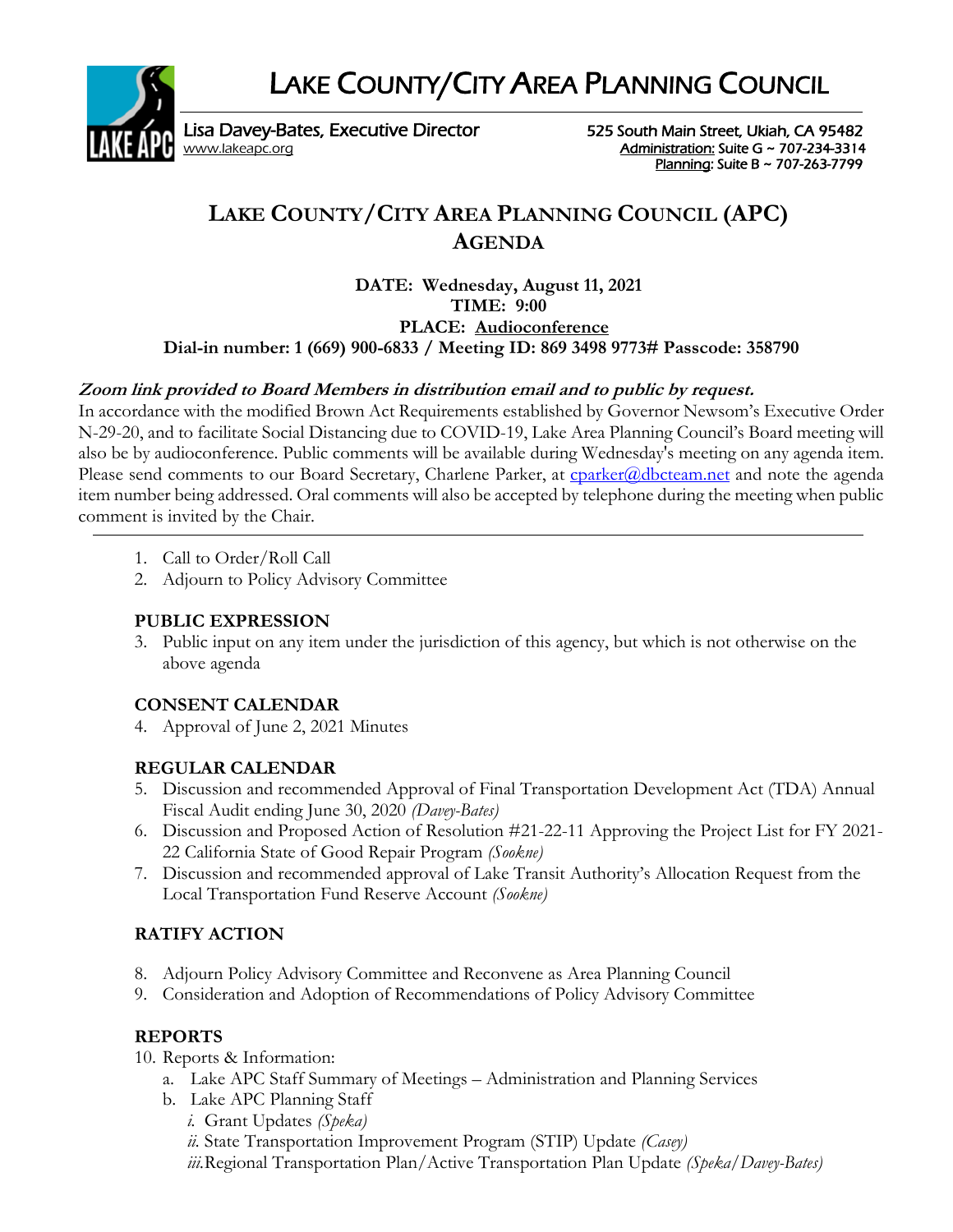*Lake County/City Area Planning Council Agenda August 11, 2021, Meeting - Page 2*

- *iv.* SR 53 Corridor Local Circulation Plan *(Casey/Davey-Bates)*
- *v.* Local Road Safety Plan Update *(Casey)*
- *vi.* Miscellaneous
- c. Lake APC Administration Staff i. Innovative Concepts Submittals *(Davey-Bates)* ii. Next Meeting Date – **September 8, <sup>2021</sup>** *iii.*Miscellaneous
- d. Lake APC Directors
- e. Caltrans
	- i. SR 29 Project Update *(Pimentel)*
	- ii. Lake County Project Status Update *(Ahlstrand)*
	- iii. Miscellaneous
- f. Rural Counties Task Force
	- i. Next Meeting Date **September 17, 2021** *(Teleconference)*
- g. California Transportation Commission
	- i. Next Meeting Date **August 18 – 19** *(Los Angeles)*
- h. California Association of Councils of Governments (CalCOG)
	- i. CDAC Meeting **September 23, 2021** *(Webinar)*
	- ii. CalCOG Board of Directors Meeting **August 20, 2021** *(Virtual)*
- i. Miscellaneous

### **INFORMATION PACKET**

- 11. a) 2021 Caltrans Active Transportation (CAT) Plan Fact Sheet
	- b) Transportation Funding in California 2020

### **ADJOURNMENT**

#### **\*\*\*\*\*\*\*\*\*\*\*\***

### PUBLIC EXPRESSION

Any member of the public may speak on any agenda item when recognized by the Chair for a time period, not to exceed 3 minutes per person and not more than 10 minutes per subject, prior to the Public Agency taking action on that agenda item.

### AMERICANS WITH DISABILITIES ACT (ADA) REQUESTS

To request disability-related modifications or accommodations for accessible locations or meeting materials in alternative formats (as allowed under Section 12132 of the ADA) please contact the Lake Area Planning Council office at (707) 263-7799, at least 5 days' notice before the meeting.

### ADDITIONS TO AGENDA

The Brown Act, Section 54954.2, states that the Board may take action on off-agenda items when:

- a) a majority vote determines that an "emergency situation" exists as defined in Section 54956.5, **or**
- b) a two-thirds vote of the body, or a unanimous vote of those present, determines that there is a need to take immediate action and the need for action arose after the agenda was legally posted, **or**
- c) the item was continued from a prior, legally posted meeting not more than five calendar days before this meeting.

### CLOSED SESSION

If agendized, Lake County/City Area Planning Council may adjourn to a closed session to consider litigation or personnel matters (i.e., contractor agreements). Discussion of litigation or pending litigation may be held in closed session by authority of Govt. Code Section 54956.9; discussion of personnel matters by authority of Govt. Code Section 54957.

POSTED: August 5, 2021